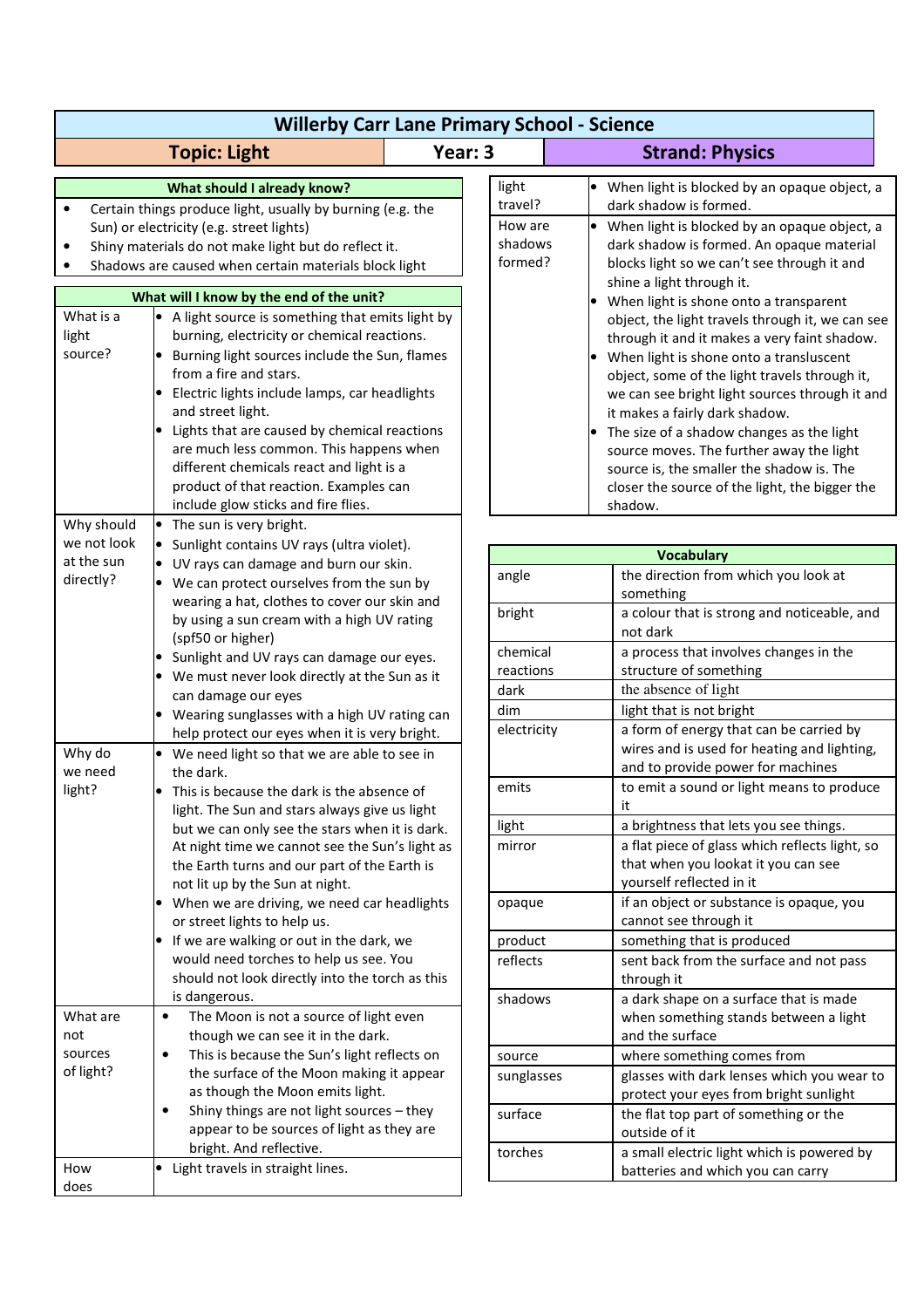| translucent | if a material is translucent, some light can |
|-------------|----------------------------------------------|
|             | pass through it                              |

transparent | if an object or substance is transparent, you can see through it

| Investigate! |
|--------------|
|              |

- The brightness of torches can you put torches in order from brightest to dimmest? What would make it a fair test?
- Why do lights seem brighter in the dark?
- Explore which objects form shadows when light is shone on them.
- How can you change the size and shape of shadows by using the same object?
- What happens when light is reflected from different surfaces?
- What happens when light is reflected from a mirror? What
- happens when the angle of the mirror (or light source changes?)

## **Common misconceptions**

Some children may think:

- we can still see even where there is an absence of any light
- our eyes 'get used to' the dark
- the moon and reflective surfaces are light sources
- a transparent object is a light source
- shadows contain details of the object, such as facial features on their own shadow
- shadows result from objects giving off darkness.